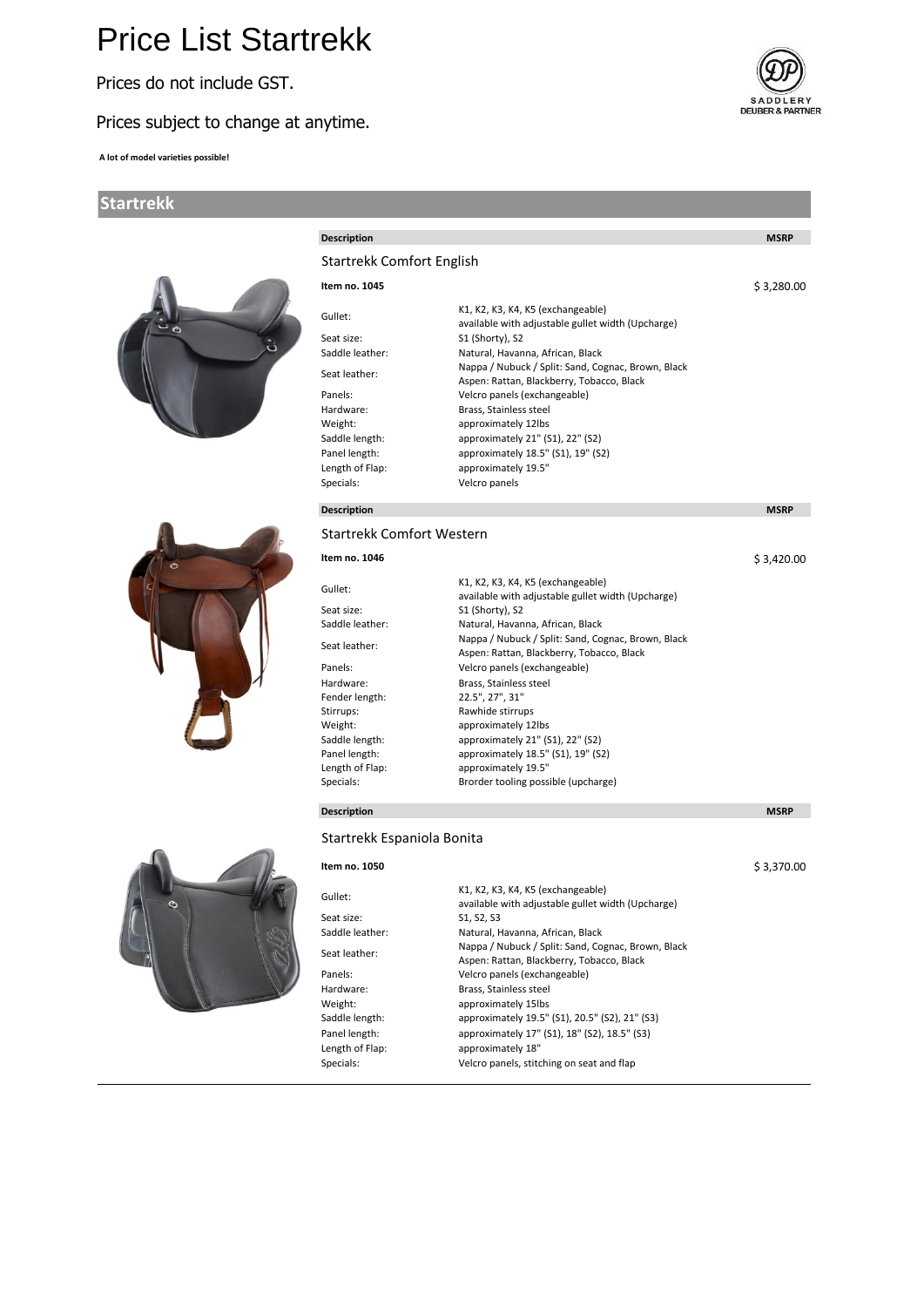# Price List Startrekk





| <b>Description</b>         |                                                                                                 | <b>MSRP</b> |
|----------------------------|-------------------------------------------------------------------------------------------------|-------------|
| Startrekk Espaniola Deluxe |                                                                                                 |             |
| Item no. 1051              |                                                                                                 | \$3,420.00  |
| Gullet:                    | K1, K2, K3, K4, K5 (exchangeable)<br>available with adjustable gullet width (Upcharge)          |             |
| Seat size:                 | S1, S2, S3                                                                                      |             |
| Saddle leather:            | Natural, Havanna, African, Black                                                                |             |
| Seat leather:              | Nappa / Nubuck / Split: Sand, Cognac, Brown, Black<br>Aspen: Rattan, Blackberry, Tobacco, Black |             |
| Panels:                    | Velcro panels (exchangeable)                                                                    |             |
| Hardware:                  | Brass, Stainless steel                                                                          |             |
| Weight:                    | approximately 15lbs                                                                             |             |
| Saddle length:             | approximately 19.5" (S1), 20.5" (S2), 21" (S3)                                                  |             |
| Panel length:              | approximately 17" (S1), 18" (S2), 18.5" (S3)                                                    |             |
| Length of Flap:            | approximately 18"                                                                               |             |
| Specials:                  | Velcro panels, stitching on seat and flap                                                       |             |
| <b>Description</b>         |                                                                                                 | <b>MSRP</b> |

### Startrekk Espaniola

| Item no. 1068   |                                                                                                 | \$3.420.00 |
|-----------------|-------------------------------------------------------------------------------------------------|------------|
| Gullet:         | K1, K2, K3, K4, K5 (exchangeable)<br>available with adjustable gullet width (Upcharge)          |            |
| Seat size:      | S1, S2, S3                                                                                      |            |
| Saddle leather: | Natural, Havanna, African, Black                                                                |            |
| Seat leather:   | Nappa / Nubuck / Split: Sand, Cognac, Brown, Black<br>Aspen: Rattan, Blackberry, Tobacco, Black |            |
| Panels:         | Velcro panels (exchangeable)                                                                    |            |
| Hardware:       | Brass, Stainless steel                                                                          |            |
| Weight:         | approximately 15lbs                                                                             |            |
| Saddle length:  | approximately 19.5" (S1), 20.5" (S2), 21" (S3)                                                  |            |
| Panel length:   | approximately 17" (S1), 18" (S2), 18.5" (S3)                                                    |            |
| Length of Flap: | approximately 18"                                                                               |            |
| Specials:       | Velcro panels, stitching on seat and flap                                                       |            |

## **Description MSRP MSRP MSRP**

#### Startrekk Dressage

| Item no. 1054   |                                                |
|-----------------|------------------------------------------------|
| Gullet:         | K1, K2, K3, K4, K5 (exchangeable)              |
| Seat size:      | SO, S1, S2                                     |
| Saddle leather: | African, Black                                 |
| Seat leather:   | Brown, Black                                   |
| Panels:         | Wool flocked (NOT exchangeable)                |
| Hardware:       | Brass, Stainless steel                         |
| Weight:         | approximately 13 lbs                           |
| Saddle length:  | approximately 18.5" (S0), 19" (S1), 19.5" (S2) |
| Length of Flap: | approximately 21.5"                            |
| Specials:       | ۰                                              |

## Startrekk VSS All Purpose

# **Item no. 1081** Seat size: S0, S1, S2 Saddle leather: African, Black<br>
Seat leather: Brown, Black Seat leather: Brown, Black<br>Panels: Wool flocked Hardware: Brass, Stainless steel<br>Weight: approximately 13 lbs Specials: The contract of the set of the set of the set of the set of the set of the set of the set of the set of the set of the set of the set of the set of the set of the set of the set of the set of the set of the set o

Gullet: K1, K2, K3, K4, K5 (exchangeable) Panels: Wool flocked (NOT exchangeable)<br>
Hardware: Stainless steel approximately 13 lbs Saddle length: approximately 18.5" (S0), 19" (S1), 19.5" (S2)<br>
Length of Flap: approximately 21.5" approximately 21.5"

**Description MSRP MSRP** 

\$ 3,420.00

#### \$ 3,420.00